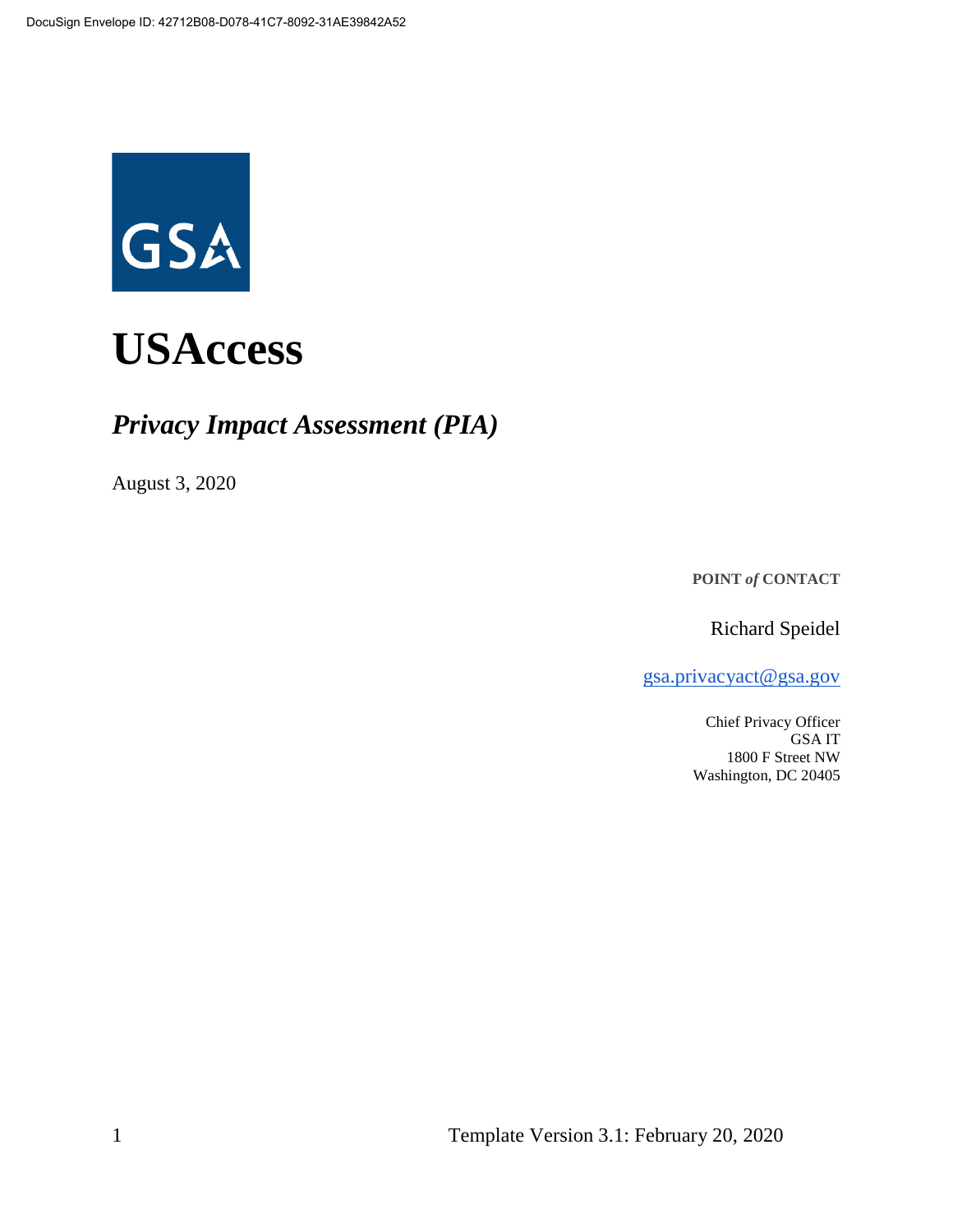# **Stakeholders**

Name of Information System Security Manager (ISSM):

● Arpan Patel

Name of Program Manager/System Owner:

● Darlene Gore

# **Signature Page**

Signed:

DocuSigned by:

A<mark>npan Patel</mark><br>—<del>8B059AABDAF1477…</del>

Information System Security Manager (ISSM)

DocuSigned by:

 $\blacksquare$  varient sort

Program Manager/System Owner

-DocuSigned by: **\_\_\_\_\_\_\_\_\_\_\_\_\_\_\_\_\_\_\_\_\_\_\_\_\_\_\_\_\_\_\_\_\_\_\_\_\_\_**

Chief Privacy Officer (CPO) - Under the direction of the Senior Agency Official for Privacy (SAOP), the CPO is responsible for evaluating the PIA and ensuring the program manager/system owner has provided complete privacy-related information.

# **Document Revision History**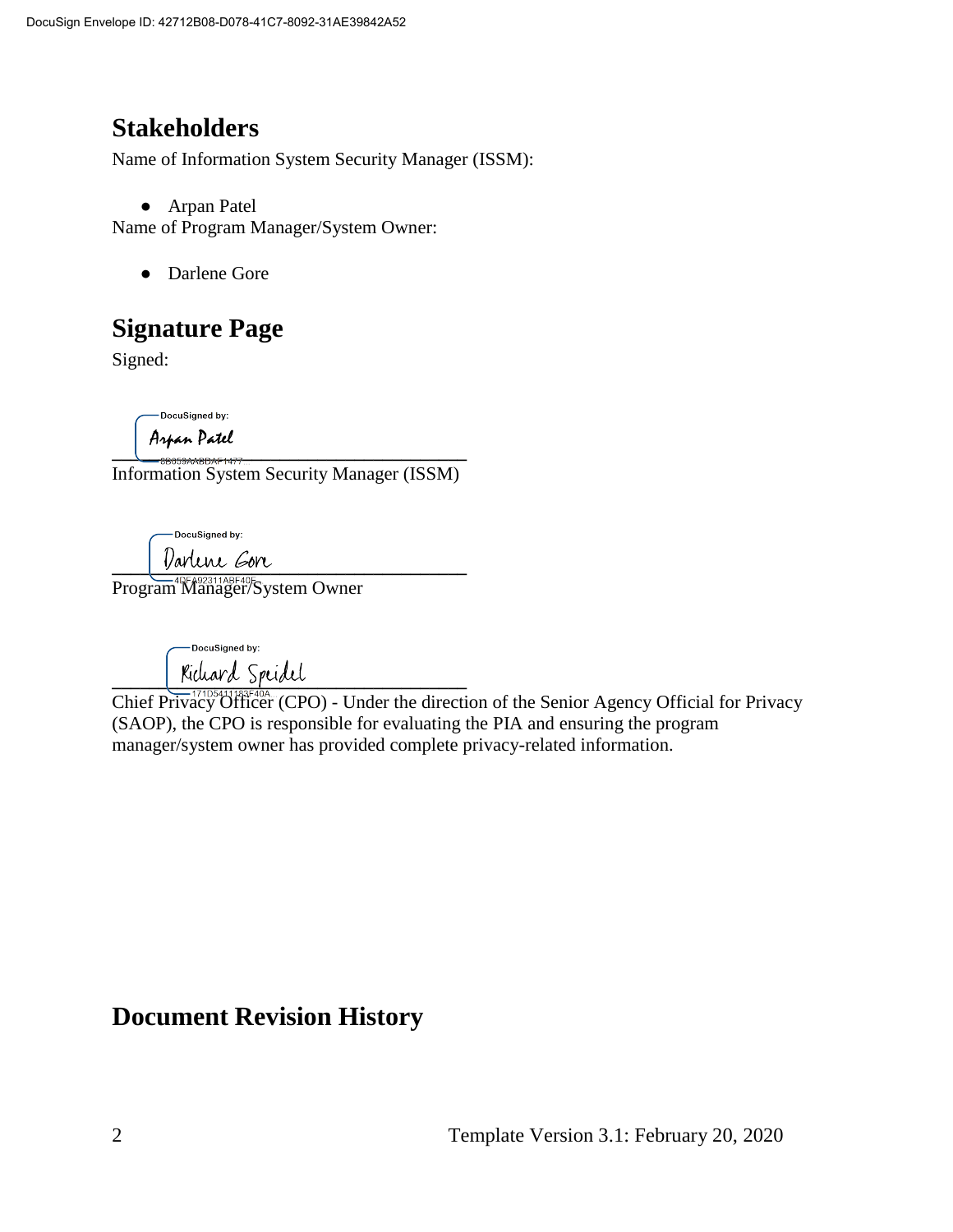| <b>Date</b> | <b>Description</b>                                                                                                                                                                                                                      | <b>Version of</b><br><b>Template</b> |
|-------------|-----------------------------------------------------------------------------------------------------------------------------------------------------------------------------------------------------------------------------------------|--------------------------------------|
| 02/05/2019  | Initial version of PIA under USAccess core services<br>contract award from 2017. Based on GSA PIA<br>template version 2.4 dated November 28, 2018.<br>Authored and reviewed by the GSA MSO and<br>Perspecta (Enterprise Services, LLC). | 2.4                                  |
| 07/17/2020  | Annual revision. Based on GSA PIA template version<br>3.1 dated February 20, 2020. Updated and reviewed<br>by the GSA MSO and Perspecta.                                                                                                | 3.1                                  |
|             |                                                                                                                                                                                                                                         |                                      |
|             |                                                                                                                                                                                                                                         |                                      |
|             |                                                                                                                                                                                                                                         |                                      |
|             |                                                                                                                                                                                                                                         |                                      |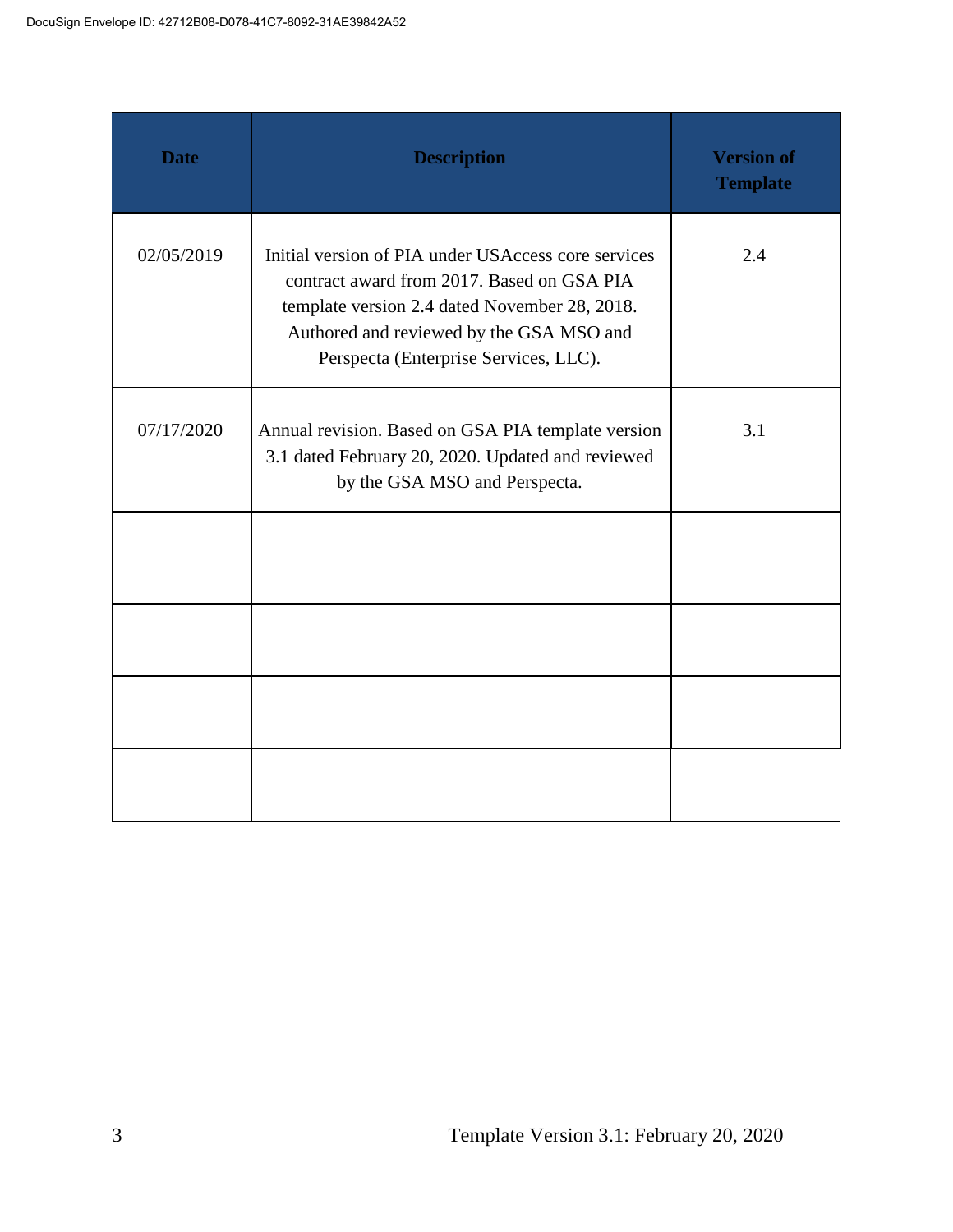# **Table of contents**

#### **SECTION 1.0 PURPOSE OF COLLECTION**

1.1 What legal authority and/or agreements allow GSA to collect, maintain, use, or disseminate the information?

1.2 Is the information searchable by a personal identifier, for example a name or Social Security number? If so, what Privacy Act System of Records Notice(s) applies to the information being collected?

1.3 Has an information collection request (ICR) been submitted to or approved by the Office of Management and Budget (OMB)? If yes, provide the relevant names, OMB control numbers and expiration dates.

1.4 What is the records retention schedule for the information system(s)? Explain how long and for what reason the information is kept.

#### **SECTION 2.0 OPENNESS AND TRANSPARENCY**

2.1 Will individuals be given notice before to the collection, maintenance, use or dissemination and/or sharing of personal information about them? If not, please explain.

#### **SECTION 3.0 DATA MINIMIZATION**

3.1 Why is the collection and use of the PII necessary to the project or system?

3.2 Will the system create or aggregate new data about the individual? If so, how will this data be maintained and used?

3.3 What controls exist to protect the consolidated data and prevent unauthorized access?

3.4 Will the system monitor members of the public, GSA employees, or contractors?

3.5 What kinds of report(s) can be produced on individuals?

3.6 Will the data included in any report(s) be de-identified? If so, how will GSA aggregate or de-identify the data?

#### **SECTION 4.0 LIMITS ON USES AND SHARING OF INFORMATION**

4.1 Is the information in the system, application, or project limited to only the information that is needed to carry out the purpose of the collection, maintenance, use, or dissemination?

4.2 Will GSA share any of the information with other individuals, Federal and/or state agencies, or private sector organizations? If so, how will GSA share the information?

4.3 Is the information collected directly from the individual or is it taken from another source? If so, what is the other source(s)?

4.4 Will the system, application, or project interact with other systems, either within GSA or outside of GSA? If so, what other system(s), application(s) or project(s)? If so, how? If so, is a formal agreement(s) in place?

#### **SECTION 5.0 DATA QUALITY AND INTEGRITY**

5.1 How will GSA verify the information collection, maintenance, use, or dissemination for accuracy and completeness?

#### **SECTION 6.0 SECURITY**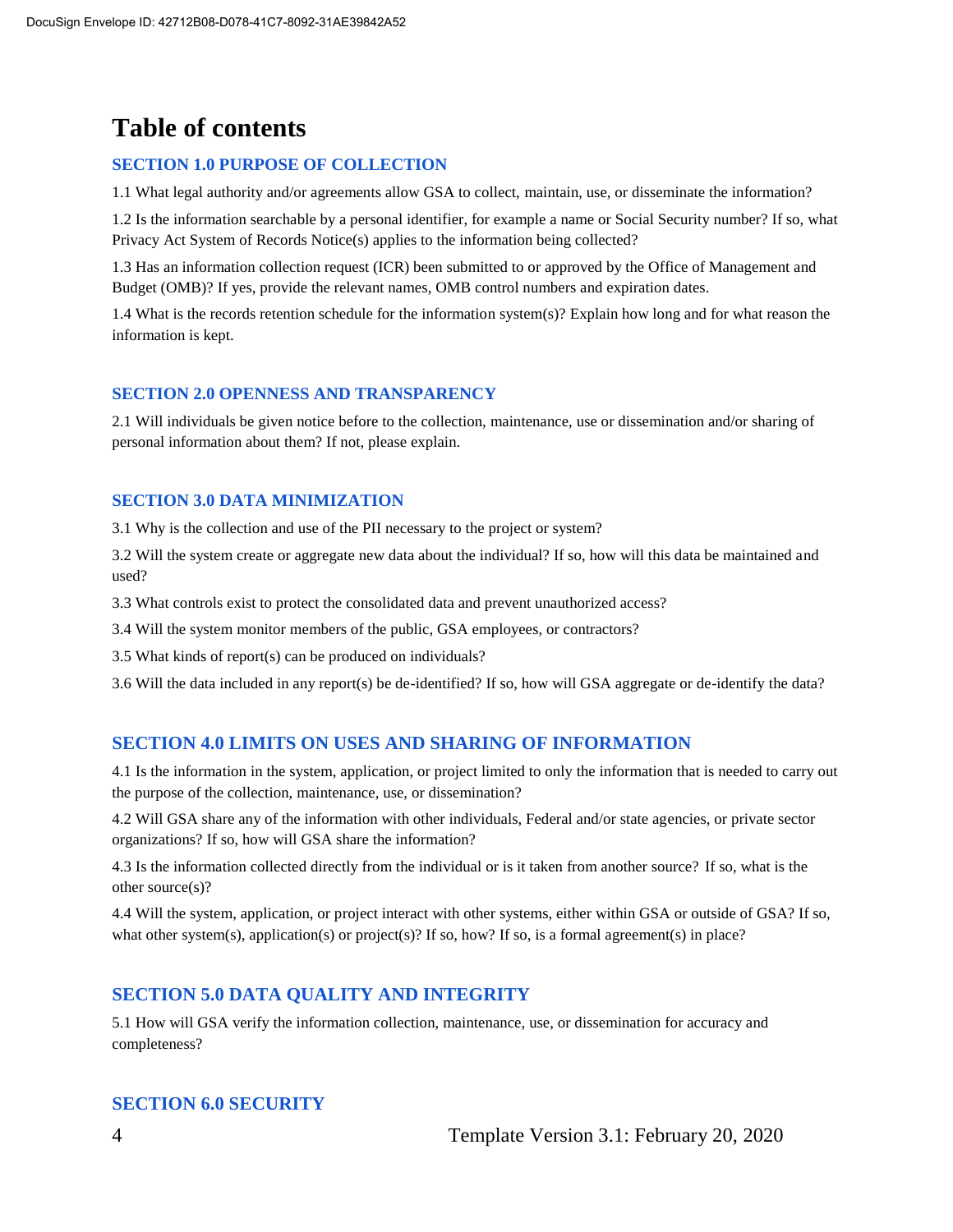6.1 Who or what will have access to the data in the project? What is the authorization process for access to the project?

6.2 Has GSA completed a system security plan (SSP) for the information system(s) supporting the project?

6.3 How will the system be secured from a physical, technical, and managerial perspective?

6.4 Are there mechanisms in place to identify and respond to suspected or confirmed security incidents and breaches of PII? If so, what are they?

#### **SECTION 7.0 INDIVIDUAL PARTICIPATION**

7.1 What opportunities do individuals have to consent or decline to provide information? Can they opt-in or opt-out? If there are no opportunities to consent, decline, opt in, or opt out, please explain.

7.2 What procedures allow individuals to access their information?

7.3 Can individuals amend information about themselves in the system? If so, how?

#### **SECTION 8.0 AWARENESS AND TRAINING**

8.1 Describe what privacy training is provided to users, either generally or specifically relevant to the project.

#### **SECTION 9.0 ACCOUNTABILITY AND AUDITING**

9.1 How does the system owner ensure that the information is being used only according to the stated practices in this PIA?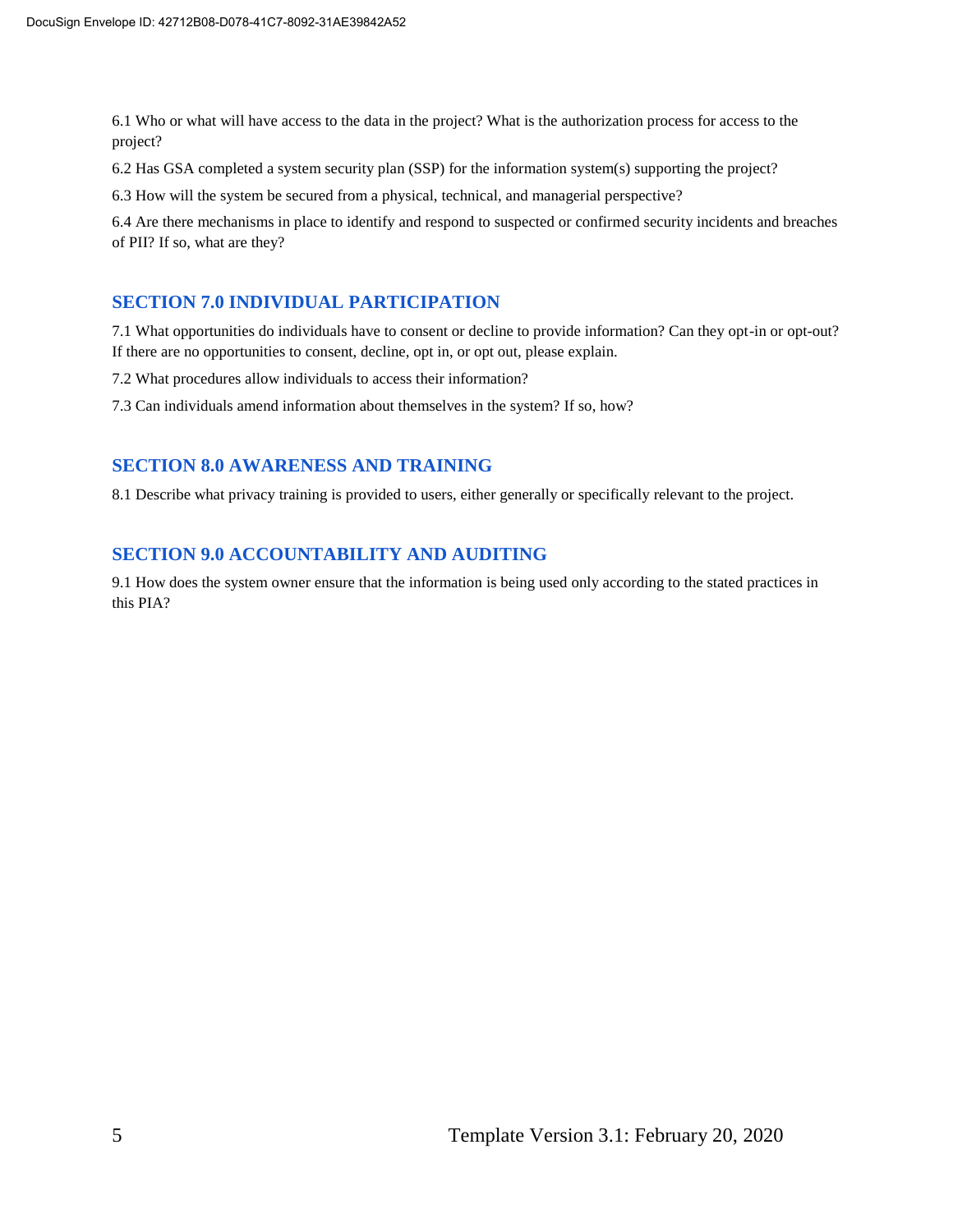#### **Document purpose**

This document contains important details about *[system, application, or project].* To accomplish its mission *[GSA office]* must, in the course of *[program name]*, collect personally identifiable information (PII) about the people who use such products and services. PII is any information $\left[1\right]$ that can be used to distinguish or trace an individual's identity like a name, address, or place and date of birth.

GSA uses Privacy Impact Assessments (PIAs) to explain how it collects, maintains, disseminates, uses, secures, and destroys information in ways that protect privacy. This PIA comprises sections that reflect GSA's [privacy policy](https://www.gsa.gov/website-information/privacy-and-security-notice) and [program goals.](https://www.gsa.gov/portal/category/21419) The sections also align to the Fair Information Practice Principles (FIPPs), a set of eight precepts codified in the Privacy Act of 1974.[2]

#### **A. System, Application, or Project Name:**

*USAccess*

#### **B. System, application, or project includes information about:**

*Federal employees and contractors.*

#### **C. For the categories listed above, how many records are there for each?**

*Approximately 1.8 million records about unique federal employees and contractors as of 2020.*

#### **D. System, application, or project includes these data elements:**

*USAccess enables agency customers to collect and store, in the USAccess system, the following data, in support of HSPD-12 compliant PIV credential issuance and maintenance:*

- *Name and other biographic, demographic or biometric information (date of birth, age, gender, height, weight, eye color, hair color, fingerprints, facial image);*
- *Contact information (address, telephone number, email address);*
- *Social Security Number (SSN), Driver's license number, passport number, or other government-issued identifiers or images of documents;*

## **Overview**

*USAccess is a shared Personal Identity Verification (PIV) credential issuance and maintenance service, supporting over 100 federal agencies that enables those agencies to issue secure, reliable identity credentials based on Public Key Infrastructure certificates, that are compliant*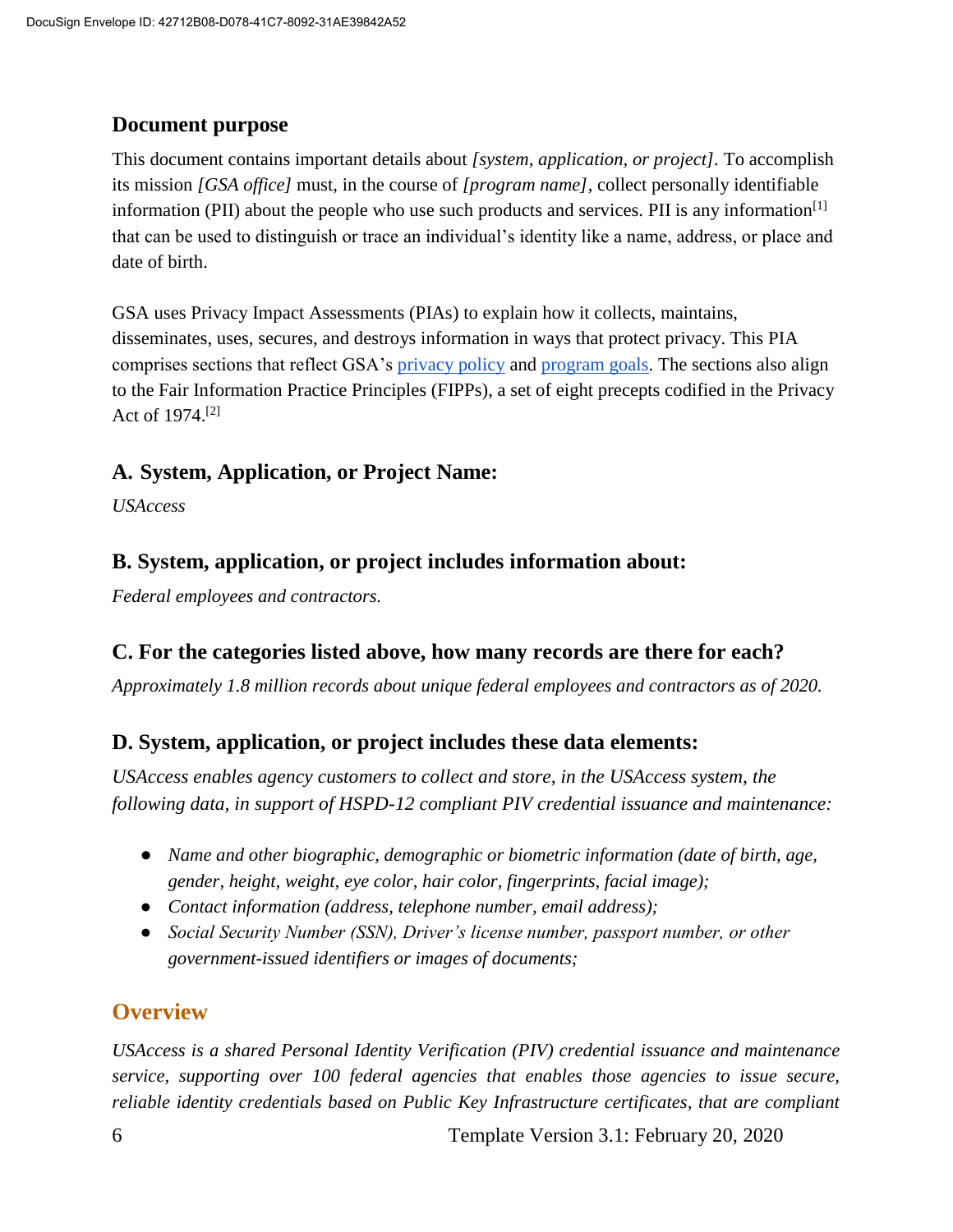*with Homeland Security Presidential Directive 12 (HSPD-12). These credentials are used for logical and physical access to federal information systems and facilities.*

*GSA collects biographic and biometric information from PIV applicants in order to: (i) complete the identity proofing and registration process; (ii) create a data record in the PIV Identity Management System (IDMS); and (iii) issue and maintain a PIV Card with PKI certificates (from a third party provider) using a Card Management System (CMS).*

*The GSA Managed Service Office (MSO), in coordination with customer agencies, operates USAccess as an enterprise-class, cost efficient, system, and shared service, that offers best-inclass value for the U.S. Government and American people. USAccess is a mature, production, system that has serviced the federal government for over 10 years.*

*As described in System of Records Notice (SORN) [80 FR 64416,](https://www.federalregister.gov/documents/2015/10/23/2015-26940/privacy-act-of-1974-notice-of-an-updated-system-of-records) enrollment records maintained in the PIV IDMS on individuals applying for the PIV program and a PIV credential through the GSA HSPD-12 managed service include the following data fields: Full name; Social Security Number; Applicant/Enrollment ID number (system generated), date of birth; current address; digital color photograph; biometric templates (fingerprints); organization/office of assignment; employee affiliation; personal and work email addresses; work telephone number(s); office address; copies of identity source documents; employee status; military status; foreign national status; federal emergency response official status; law enforcement official status; results of background check; Government agency code; and PIV card issuance location. Records in the PIV IDMS and/or Credential/Card Management System needed for credential management for enrolled individuals in the PIV program include: PIV card serial number; digital certificate(s) serial number; PIV card issuance and expiration dates; PIV card PIN; Cardholder Unique Identifier (CHUID); and card management keys. Agencies may also choose to collect the following data at PIV enrollment which would also be maintained in the PIV IDMS: Physical characteristics (e.g., height, weight, and eye and hair color). Individuals enrolled in the PIV managed service will be issued a PIV card. The PIV card contains the following mandatory visual personally identifiable information: Name, photograph, employee affiliation, organizational affiliation, PIV card expiration date, agency card serial number, and colorcoding for employee affiliation. Agencies may choose to have the following optional personally identifiable information printed on the card: Cardholder physical characteristics (height, weight, and eye and hair color). The card also contains an integrated circuit chip which is encoded with the following mandatory data elements which comprise the standard data model for PIV logical credentials: PIV card PIN, cardholder unique identifier (CHUID), PIV authentication digital certificate, and two fingerprint biometric templates. The PIV data model may be optionally extended by agencies to include the following logical credentials: Digital certificate for digital signature, digital certificate for key management, card authentication keys, and card management system keys. All PIV logical credentials can only be read by machine.*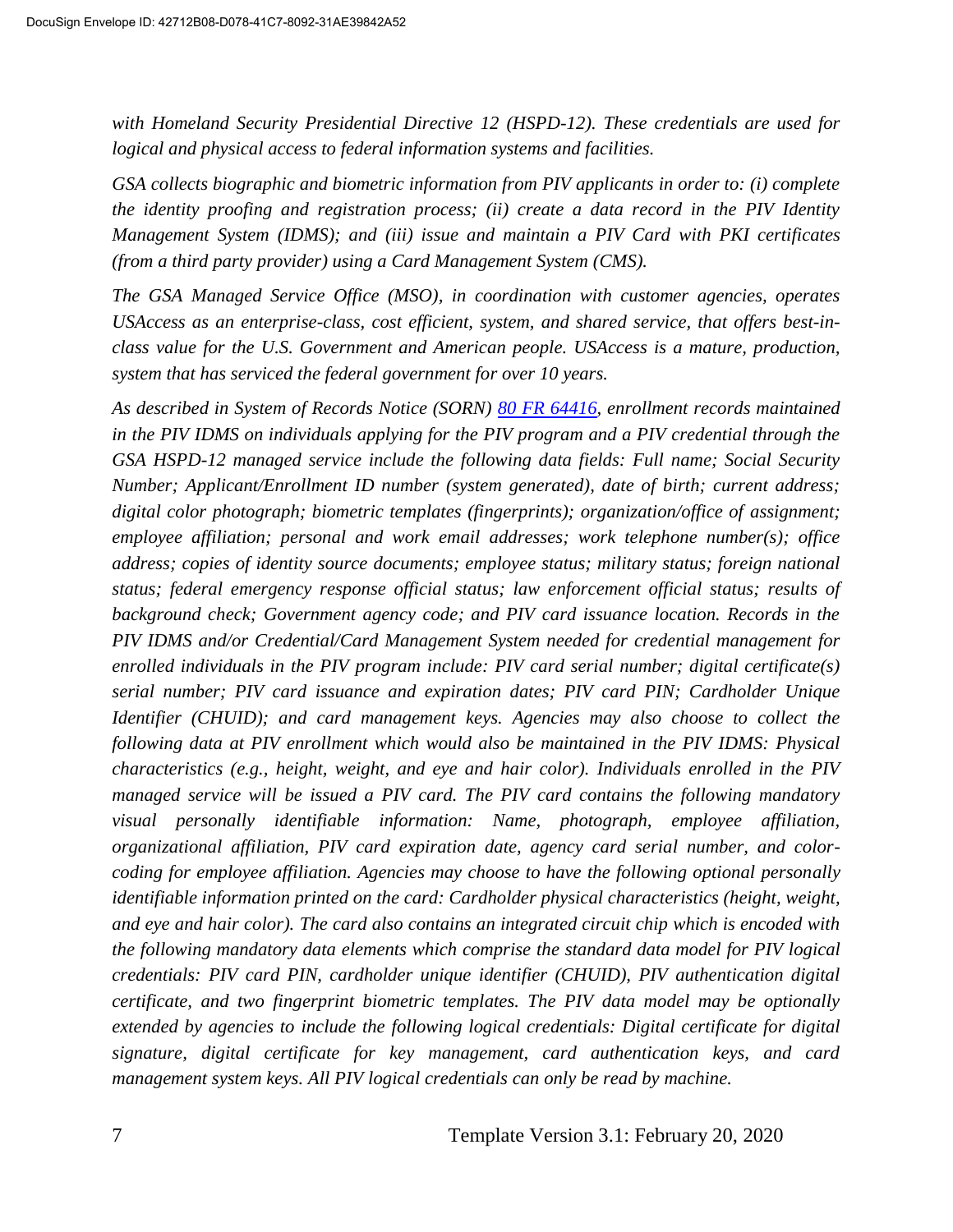*Information comes from official government Sponsors and Enrollment Officers (Registrars), who act on behalf of participating government agencies, as well as individual PIV applicants. Information on pre-existing employees may also be "batch" imported into the system from participating government agencies HR systems.*

*IDMS records cover all participating agency employees, contractors and their employees, consultants, and volunteers who require routine, long-term access to federal facilities, information technology systems, and networks. The system also includes individuals authorized to perform or use services provided in agency facilities (e.g., Credit Union, Fitness Center, etc.). At their discretion, participating Federal agencies may include short-term employees and contractors in the PIV program and, therefore, inclusion in the IDMS. Federal agencies shall make risk-based decisions to determine whether to issue PIV cards and require prerequisite background checks for short-term employees and contractors.*

*The system does not apply to occasional visitors or short-term guests. GSA and participating agencies will issue temporary identification and credentials for this purpose.*

## **SECTION 1.0 PURPOSE OF COLLECTION**

*GSA states its purpose and legal authority before collecting PII.*

#### **1.1 What legal authority and/or agreements allow GSA to collect, maintain, use, or disseminate the information?**

*The primary authorities that allow the GSA to collect the aforementioned information include:*

● *[Homeland Security Presidential Directive 12 \(HSPD-12\): Policy for a Common Identification](https://www.dhs.gov/homeland-security-presidential-directive-12)  [Standard for Federal Employees and Contractors](https://www.dhs.gov/homeland-security-presidential-directive-12)*

● *[FIPS 201-2: Personal Identity Verification \(PIV\) of Federal Employees and Contractors](https://csrc.nist.gov/publications/detail/fips/201/2/final)*

● Interagency Agreements (IAAs) - Agreements signed with each agency participating

in the shared service

**1.2 Is the information searchable by a personal identifier, for example a name or Social Security Number? If so, what System of Records Notice(s) apply/applies to the information?**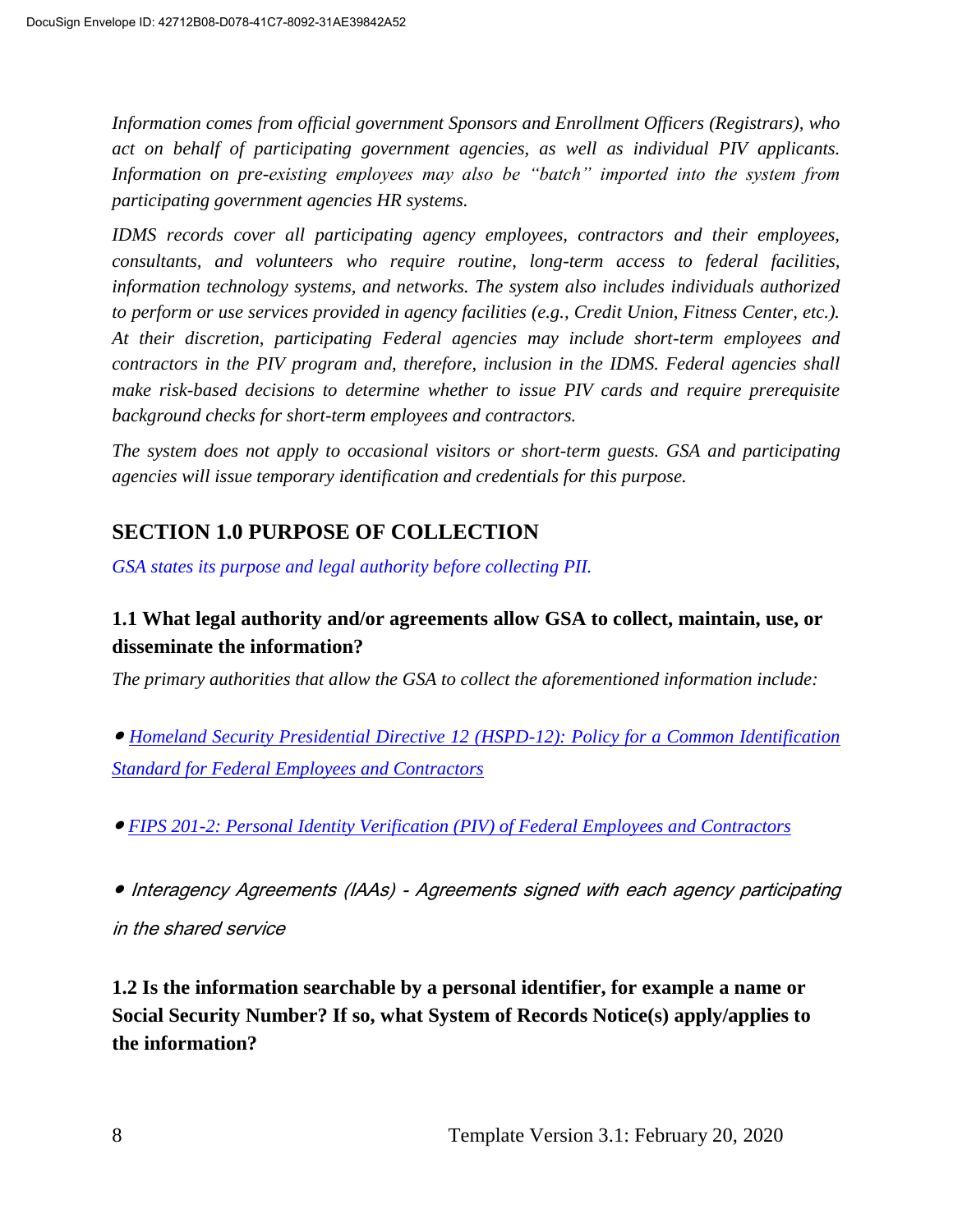*As described in the SORN: [GSA/GOVT-7,](https://www.federalregister.gov/documents/2015/10/23/2015-26940/privacy-act-of-1974-notice-of-an-updated-system-of-records) records may be retrieved by name of the individual, Cardholder Unique Identification Number, Enrollment ID, Social Security Number, and/or by any other unique individual identifier.* 

## **1.3 Has an Information Collection Request (ICR) been submitted to or approved by the Office of Management and Budget (OMB)? If yes, provide the relevant names, OMB control numbers, and expiration dates.**

*No. An ICR has not been submitted for USAccess.* 

## **1.4 Has a records retention schedule been approved by the National Archives and Records Administration (NARA)? Explain how long and for what reason the information is retained.**

*The active life expectancy of the data in the HSPD-12 USACCESS IDMS/ Card Management System (CMS) is for the duration of the active identity account, which could be for the duration of the individual's employment/assignment (for contractors) for shared service participating agencies.*

*The GSA Records Retention Officer and the Department of Homeland Security developed the "GSA Personal Identity Verification IDMS Record Retention and Disposition Schedule" document for data retention schedules. As indicated, the retention requirements are a minimum of five years from the date when the identity account moves from an active to inactive status (month of separation).*

*Disposition of records will be according to NARA disposition authority N1-269-06-1 (pending).*

## **SECTION 2.0 OPENNESS AND TRANSPARENCY**

*GSA is open and transparent. It notifies individuals of the PII it collects, maintains, uses or disseminates as well as how it protects and shares it. It provides straightforward ways for individuals to learn how GSA handles PII.*

#### **2.1 Will individuals be given notice before the collection, maintenance, use or dissemination of personal information about themselves? If not, please explain.**

*GSA requires that customer agencies display (post) a Privacy Act Notice in credentialing centers. Also, PIV card applicants are required to digitally sign an acknowledgement statement when they receive their PIV card. The following text is in both the posted notice and the digital acknowledgement:*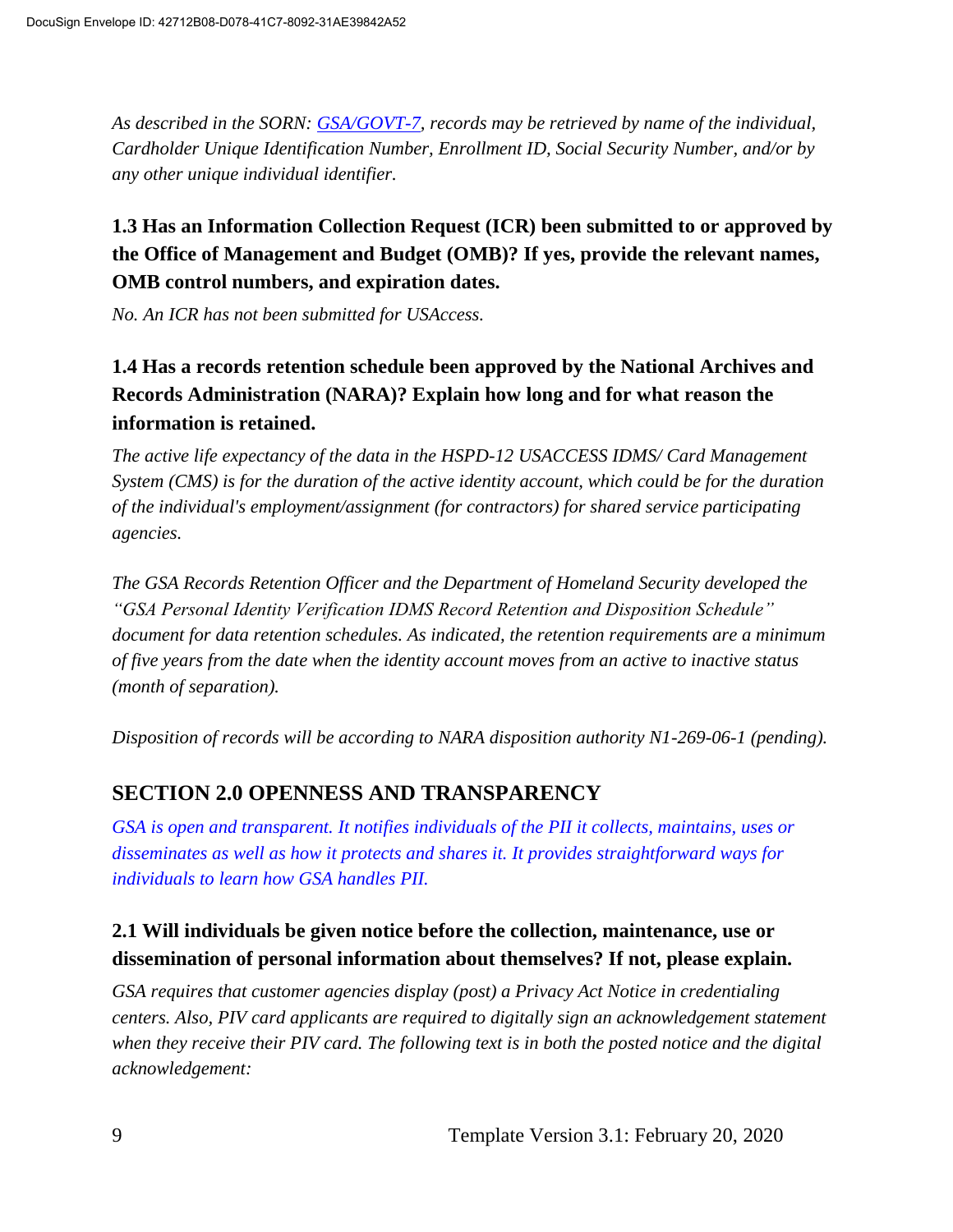#### *PRIVACY ACT STATEMENT*

*AUTHORITY: E.O. 9397. PRINCIPAL PURPOSE(S): To collect social security number and other personal identifiers during the certification registration process, to ensure positive identification of the subscriber who signs this form. ROUTINE USES: Information is used in the PIV registration process. DISCLOSURE: Voluntary; however, failure to provide the information may result in denial of issuance of a token containing PKI private keys. You have been authorized to receive one or more digital credentials (PKI certificates) associated with private and public key pairs contained on your PIV card.* 

*At a minimum, these key pairs enable you to electronically identify yourself for systems access. Additional key pairs may enable you to digitally sign documents and messages and perform encryption/decryption functions.* 

*Upon pressing or clicking on the "I Agree" button, you will be asked to present the Personal Identification Number (PIN) that you selected just prior to the appearance of this acknowledgement form.* 

*You are digitally signing this acknowledgement statement, which is legally binding, in lieu of a written signature. Acknowledgement of Responsibilities:* 

## **SECTION 3.0 DATA MINIMIZATION**

*GSA limits PII collection only to what is needed to accomplish the stated purpose for its collection. GSA keeps PII only as long as needed to fulfill that purpose.*

#### **3.1 Why is the collection and use of the PII necessary to the system, application, or project?**

*The identity proofing documents collected by USAccess operators and stored in the USAccess system is necessary to meet the identity proofing standards outlined in FIPS 201-2. Further, much of the PII (e.g. biometrics) collected is necessary for production of the PIV card, in accordance with federal standards. USAccess customers rely on these credentials to identify their employees and contractors in order to provide those individuals with logical and physical access to agency information systems and facilities.* 

## **3.2 Will the system, application, or project create or aggregate new data about the individual? If so, how will this data be maintained and used?**

*No. The USAccess program and system will neither aggregate previously unavailable data about an individual, nor will it create new data about an individual. USAccess operators are trained in* 

10 Template Version 3.1: February 20, 2020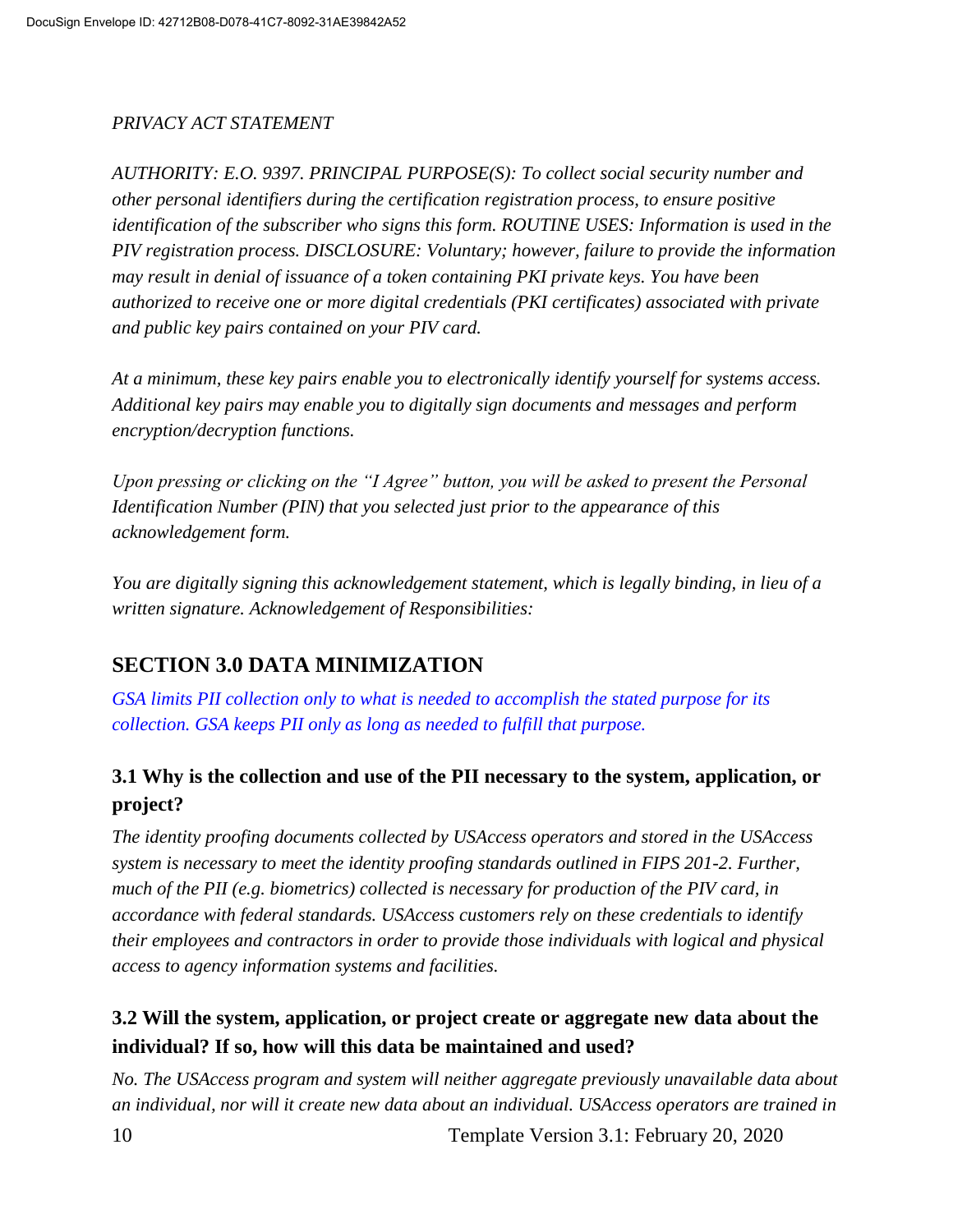*and provided written guidance detailing the acceptable forms and quantity of identification to identity PIV applications in the enrollment process. Additionally, the USAccess system applies appropriate minimization rules to prevent unnecessary data on specific individuals from being collected. For example, the system will only ask for and accept, as scanned copies, the number of identity documents required to meet the identity proofing standards in FIPS 201-2.* 

#### **3.3 What protections exist to protect the consolidated data and prevent unauthorized access?**

*USAccess protects personal information relevant to PIV applicants and cardholders as described in Section 6, Security, below.* 

#### **3.4 Will the system monitor the public, GSA employees, or contractors?**

*The USAccess system does not have the capability to geographically locate or monitor individuals, apart from audit logging of functions performed by USAccess operators with roleholder accounts. This is only done in accordance with IT Security requirements and described by the "Warning banner" these individuals acknowledge when logging onto the system.*

#### **3.5 What kinds of report(s) can be produced on individuals?**

*USAccess has many built-in reports that are available to designated role-holders among the federal agencies that make use of the shared service. Agency role-holders only have scope within USAccess to view reports containing to PIV issuance data for the employees and contractors of their agency. Reports may include any PII data element stored in the IDMS, except SSN, facial images, and scanned identity documents. All system generated reports included a privacy/PII warning.* 

#### **3.6 Will the data included in any report(s) be de-identified? If so, what process(es) will be used to aggregate or de-identify the data?**

*None of the reports available in USAccess that contain PII for specific individuals use any processes to de-identify and/or aggregate these data.* 

## **SECTION 4.0 LIMITS ON USING AND SHARING INFORMATION**

*GSA publishes a notice about how it plans to use and share any PII it collects. GSA only shares PII in ways that are compatible with the notice or as stated in the Privacy Act.*

**4.1 Is the information in the system, application, or project limited to only the information that is needed to carry out the purpose of the collection?**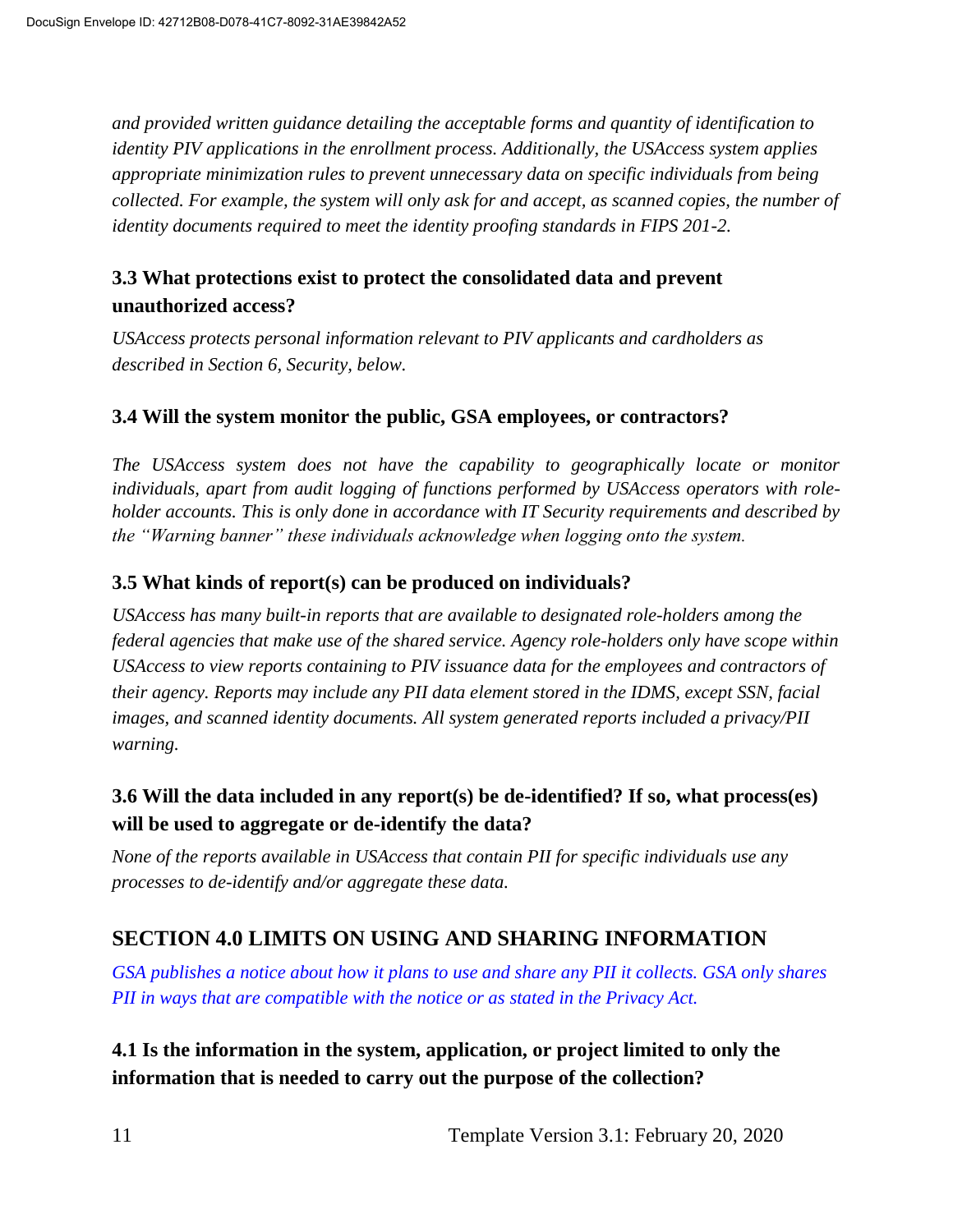*The USAccess system only collects personally identifiable information that is required for the issuance and maintenance of Personal Identification Verification (PIV) or PIV-Interoperable (PIV-I) credentials according to the Federal Information Processing Standard (FIPS) 201-2 and NIST Special Publication 800-79. The PII collected includes biographic and biometric information about a PIV or PIV-I applicant that is required to satisfy identity-proofing requirements for the issuance and maintenance of PIV or PIV-I credentials, including Full Name, Date of Birth, Social Security Number, Government Agency Affiliation, E-Mail Address, Facial Image, Fingerprints, and two forms of identity-proofing documents.*

*The USAccess system ensures that the information collected will only be used in ways that are compatible with the purpose for which the PII was collected through the use of role-based access controls. The PII is only accessible to Role Holders or Administrative personnel within the system who use a PIV credential to authenticate to the system (multi-factor authentication). Role Holders are Government Agency personnel who have been issued a PIV credential and who are granted PIV issuance and maintenance roles (i.e. Sponsor, Registrar, Activator, Adjudicator) by their respective agency. The system further segregates access by Role Holders to the information logically by Government Agency and Sub-Agency/Bureau affiliation. Administrative personnel are government contractors who have been issued a PIV credential by GSA, who deliver and maintain the PIV issuance system/service for GSA, and who have privileged access to the USAccess system for operations, maintenance, and troubleshooting purposes.*

#### **4.2 Will GSA share any of the information with other individuals, federal and/or state agencies, or private-sector organizations? If so, how will GSA share the information?**

*No. Participating Federal agencies will only have access to their own particular agency's data (not to any other agency's data).*

*The exception is disclosures generally permitted under 5 U.S.C. Section 552a(b) of the Privacy Act. All or a portion of the records or information contained in this system may be disclosed outside GSA as a routine use pursuant to 5 U.S.C. 552a(b)(3) as follows:*

● *To the Department of Justice (DOJ) when: (a) The agency or any component thereof; or (b) any employee of the agency in his or her official capacity; (c) any employee of the agency in his or her individual capacity where agency or the Department of Justice has agreed to represent the employee; or (d) the United States Government, is a party to litigation or has an interest in such litigation, and by careful review, the agency determines that the records are both relevant and necessary to the litigation and the use*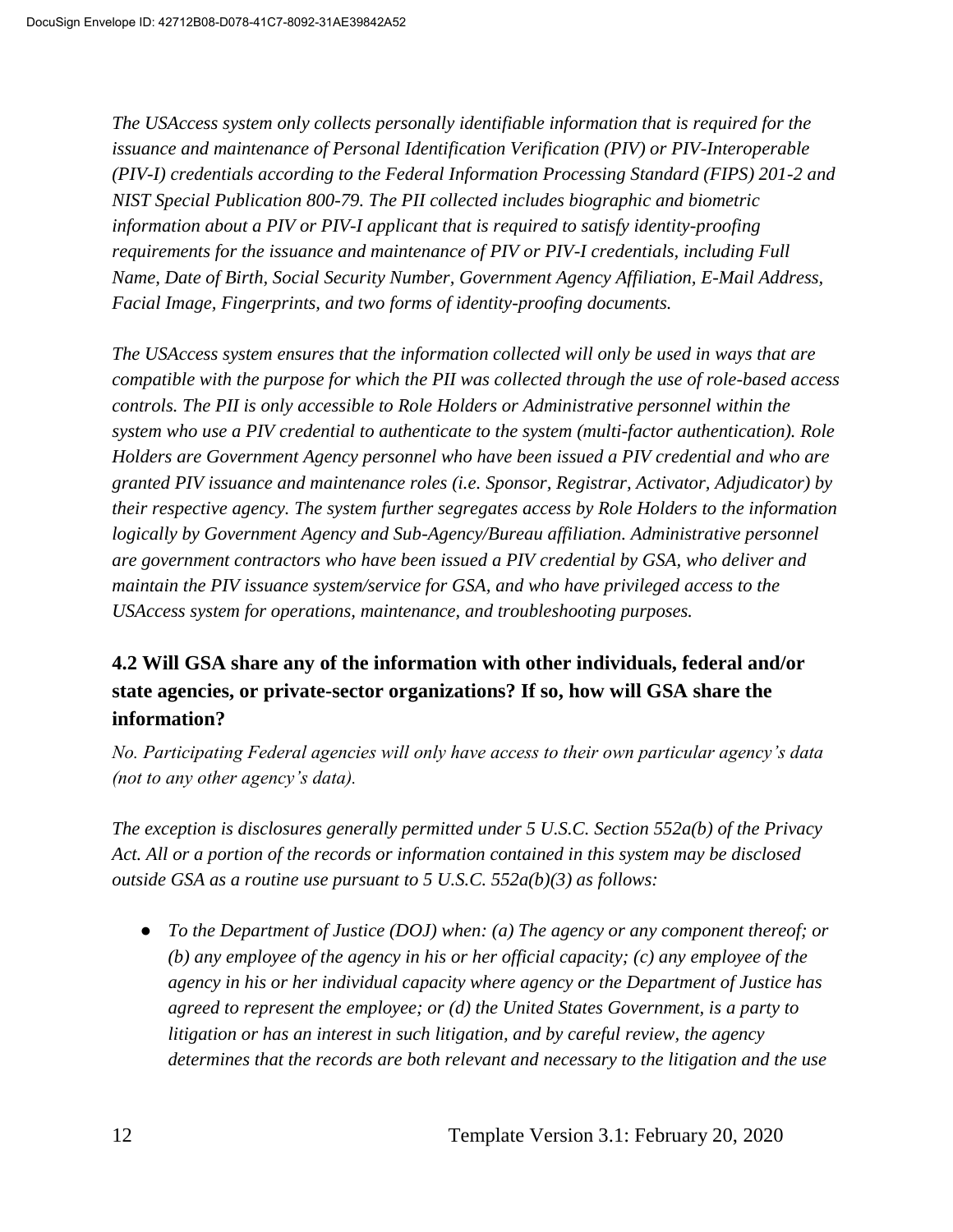*of such records by DOJ is therefore deemed by the agency to be for a purpose compatible with the purpose for which the agency collected the records.*

- *To a court or adjudicative body in a proceeding when: (a) The agency or any component thereof; (b) any employee of the agency in his or her official capacity; (c) any employee of the agency in his or her individual capacity where agency or the Department of Justice has agreed to represent the employee; or (d) the United States Government, is a party to litigation or has an interest in such litigation, and by careful review, the agency determines that the records are both relevant and necessary to the litigation and the use of such records is therefore deemed by the agency to be for a purpose that is compatible with the purpose for which the agency collected the records.*
- *Except as noted on Forms SF 85, 85-P, and 86, when a record on its face, or in conjunction with other records, indicates a violation or potential violation of law, whether civil, criminal, or regulatory in nature, and whether arising by general statute or particular program statute, or by regulation, rule, or order issued pursuant thereto, disclosure may be made to the appropriate public authority, whether Federal, foreign, State, local, or tribal, or otherwise, responsible for enforcing, investigating or prosecuting such violation or charged with enforcing or implementing the statute, or rule, regulation, or order issued pursuant thereto, if the information disclosed is relevant to any enforcement, regulatory, investigative or prosecutorial responsibility of the receiving entity.*
- *To a Member of Congress or to a Congressional staff member in response to an inquiry of the Congressional office made at the written request of the constituent about whom the record is maintained.*
- *To the National Archives and Records Administration or to the General Services Administration for records management inspections conducted under 44 U.S.C. 2904 and 2906.*
- *To agency contractors, grantees, or volunteers who have been engaged to assist the agency in the performance of a contract service, grant, cooperative agreement, or other activity related to this system of records and who need to have access to the records in order to perform their activity. Recipients shall be required to comply with the requirements of the Privacy Act of 1974, as amended, 5 U.S.C. 552a.*
- *To a Federal agency, State, local, foreign, or tribal or other public authority, on request, in connection with the hiring or retention of an employee, the issuance or retention of a security clearance, the letting of a contract, or the issuance or retention of a license, grant, or other benefit, to the extent that the information is relevant and necessary to the requesting agency's decision.*
- *To the Office of Management and Budget (OMB) when necessary to the review of private relief legislation pursuant to OMB Circular No. A-19.*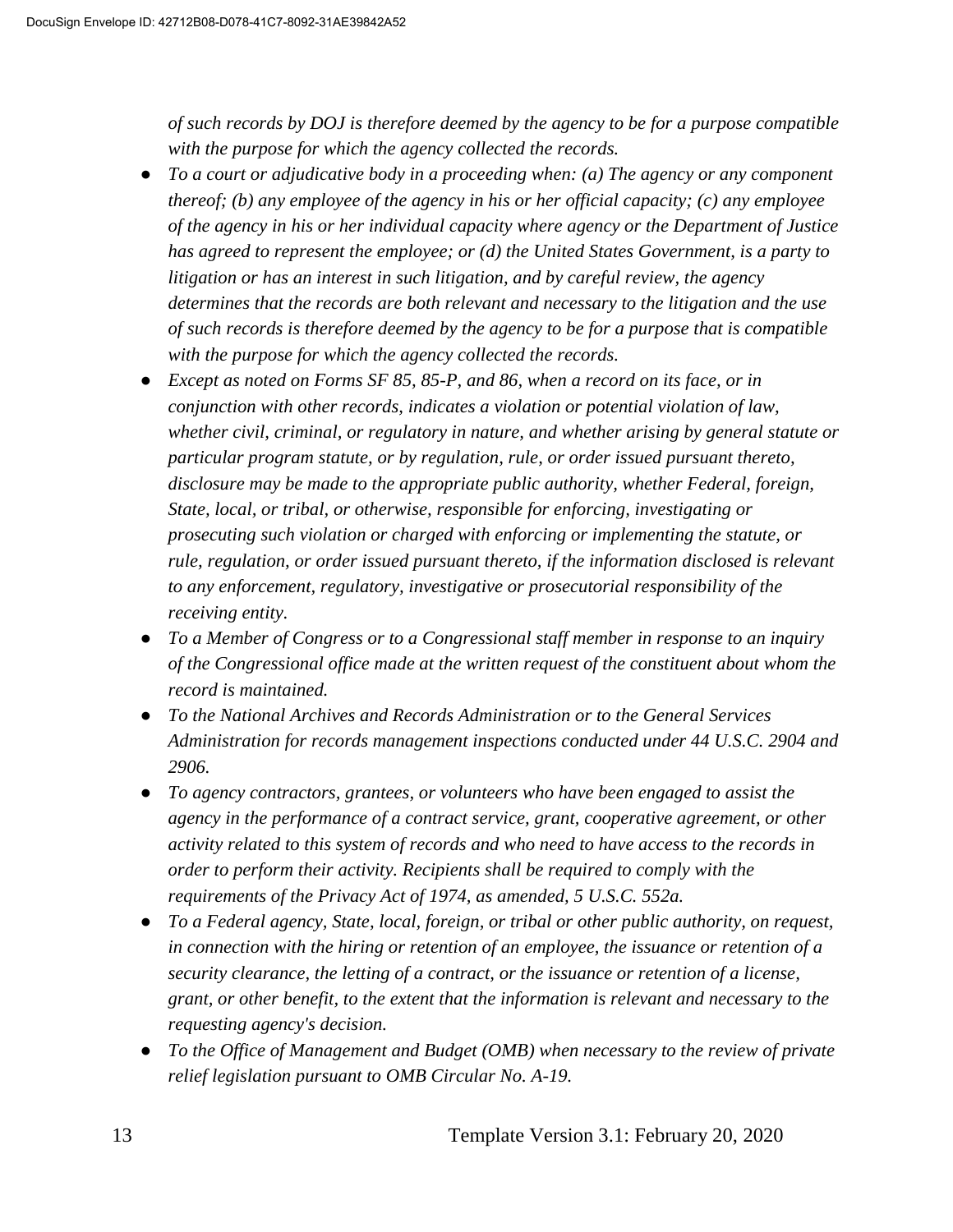- *To a Federal State, or local agency, or other appropriate entities or individuals, or through established liaison channels to selected foreign governments, in order to enable an intelligence agency to carry out its responsibilities under the National Security Act of 1947, as amended, the CIA Act of 1949, as amended, Executive Order 12333 or any successor order, applicable national security directives, or classified implementing procedures approved by the Attorney General and promulgated pursuant to such statutes, orders or directives.*
- *To an agency, organization, or individual for the purposes of performing authorized audit or oversight operations.*
- *To the Office of Personnel Management in accordance with the agency's responsibility for evaluation of Federal personnel management.*
- *To the Federal Bureau of Investigation for the FBI National Criminal History check.*
- *To appropriate agencies, entities, and persons when (1) the Agency suspects or has confirmed that the security or confidentiality of information in the system of records has been compromised; (2) the Agency has determined that as a result of the suspected or confirmed compromise there is a risk of harm to economic or property interests, identity theft or fraud, or harm to the security or integrity of this system or other systems or programs (whether maintained by GSA or another agency or entity) that rely upon the compromised information; and (3) the disclosure made to such agencies, entities, and persons is reasonably necessary to assist in connection with GSA's efforts to respond to the suspected or confirmed compromise and prevent, minimize, or remedy such harm.*

#### **4.3 Is the information collected directly from the individual or is it taken from another source? If so, what is the other source(s)?**

*Information comes from official government Sponsors and Enrollment Officers (Registrars), who act on behalf of participating government agencies, as well as individual PIV applicants. Information on pre-existing employees may also be batch imported into the system from participating government agencies HR systems.*

*The USAccess IDMS records cover all participating Federal employees, contractors, and volunteers who require routine, long-term access to Federal facilities, IT systems, and networks. The system also includes individuals authorized to perform or use services provided in agency facilities (e.g., Credit Union, Fitness Center, etc.).*

*It is the discretion of GSA and participating Federal agencies to include short-term (working in a Federal facility for less than six months) employees and contractors in the PIV Program and, therefore, inclusion in the USAccess IDMS. Federal agencies shall make risk-based decisions to*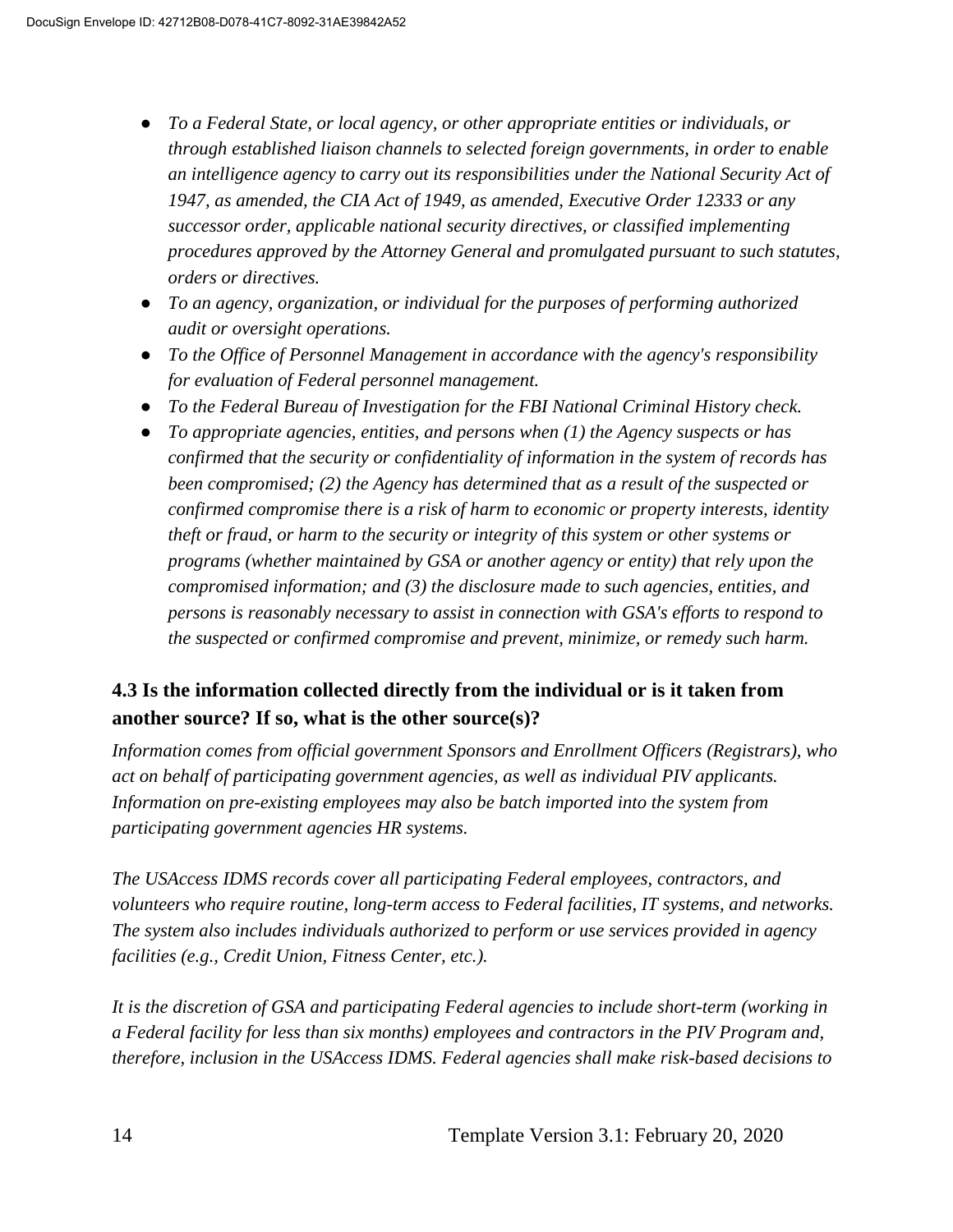*determine whether to issue PIV Cards and require prerequisite background checks for shortterm employees and contractors.*

*The system does not apply to occasional visitors or short-term guests. GSA and participating agencies will issue temporary identification and credentials for this purpose.*

#### **4.4 Will the system, application, or project interact with other systems, applications, or projects, either within or outside of GSA? If so, who and how? Is a formal agreement(s) in place?**

*Yes. Agencies purchasing services from GSA through the shared services solution will have access to their own agency data. Access is directly by individual role-holders (authorized system users) or a System Infrastructure Provider (SIP) Web Services interface that has been defined for agencies to connect HR and related systems for sharing PIV applicant and cardholder data. The communication between agency and the USAccess SIP interface is over a mutually authenticated, encrypted, Hypertext Transfer Protocol Secure (HTTPS) connection. Only authenticated (issued a certificate) and authorized (each agency is only authorized access to their data) system interfaces can perform data operations. Memorandums of Agreement (MOA) are signed with each agency that participates in this service. The MOA describes incident reporting responsibilities for each agency.*

*Also, the USAccess system interfaces with multiple Public Key Infrastructure (PKI) certificate authorities (CAs) for the issuance of PKI certificates to be encoded on PIV and PIV-I cards. These include the Entrust Managed Services SSP CA, the Entrust Non-Federal Issuers CA, the Treasury Operational CA and the Veteran's Affairs (VA) CA. The communication with these CA providers are secured using a Virtual Private Network connection. PIV applicant name and organizational affiliation data are transmitted to these service providers. The Entrust Managed Services SSP CA and the Entrust NFI CA undergo Security Assessment and Authorization by the GSA, are issued an Authority to Operate (ATO), and are subject to the GSA's incident reporting policies and procedures. The Treasury Operational CA undergoes Security Assessment and Authorization by the Treasury Department, are issued an Authority to Operate (ATO), and are subject to the Treasury Department's incident reporting policies and procedures. The VA CA undergoes Security Assessment and Authorization by the VA, are issued an Authority to Operate (ATO), and are subject to the VA's incident reporting policies and procedures.*

*Data also is transferred to a GSA-contracted commercial smart card printing/personalization provider over a secure File Transfer Protocol (SFTP) connection. PIV applicant name, agency affiliation, facial image, height, eye color, hair color, and employee/contractor status data are exchanged with this provider.*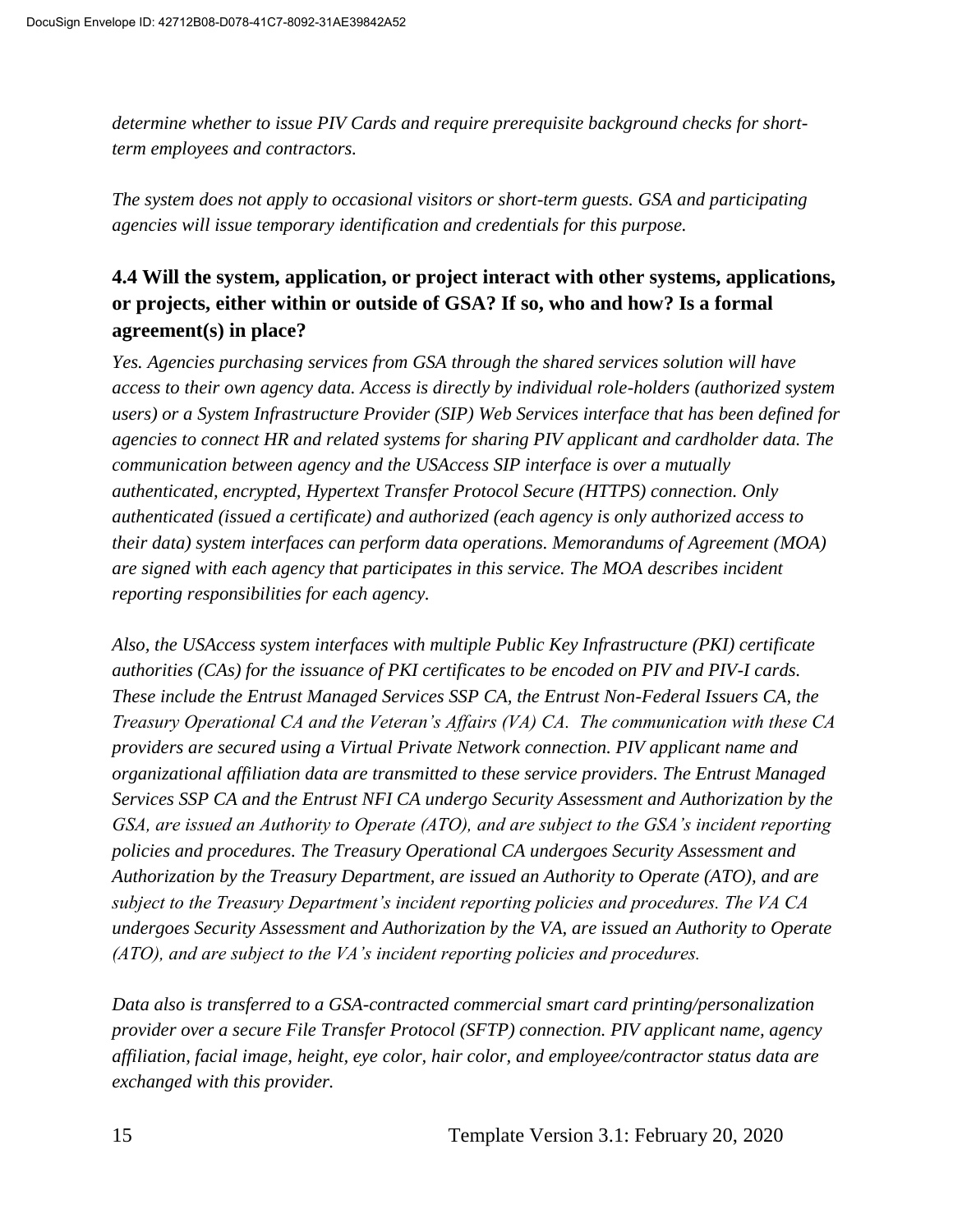*Data also is transferred to the Office of Personnel Management/Defense Counterintelligence and Security Agency over a secure Virtual Private Network connection. PIV applicant biographic and biometric (fingerprint) data are transmitted to this provider to facilitate Agency background investigation processes.*

### **SECTION 5.0 DATA QUALITY AND INTEGRITY**

*GSA makes reasonable efforts to ensure that all PII it maintains is accurate, relevant, timely, and complete.*

#### **5.1 How will the information collected, maintained, used, or disseminated be verified for accuracy and completeness?**

*Initial information regarding a PIV applicant is provided through an agency sponsor. This information establishes an identity record for the individual and they subsequently complete an "enrollment," during which, biographic and biometric information is collected.*

*The biographic information collected or confirmed as part of this process is used to establish the PIV applicant's identity. Biometrics are used to authenticate a PIV applicant and to ensure he/she has not been previously enrolled in the USAccess system. As part of this process, FIPS 201-2 requires that applicants provide two forms of identity source documents in original form. The identity source documents must come from the list of acceptable documents included in Form I-9, OMB NO. 115-0316, Employment Eligibility Verification.1 PIV Applicants will also participate in an electronic signature process conforming to the Electronic Signature (ESIGN) Act. This confirms presentation of, and agreement with, the privacy notice, confirms the intent to participate in the PIV process, and submission to a named-based threat background check as required depending on job requirements.*

*The accuracy of the data is reviewed by key personnel during three stages: sponsorship process, enrollment process, and adjudication process.*

*The following technical controls also ensure the accuracy of the data:*

- *Consistency and reasonableness checks*
- *Validation during data entry and processing*

*The system uses a combination of the following to verify the integrity of data and look for evidence of data tampering, errors, and omissions:*

● *Built-in auditing functionality*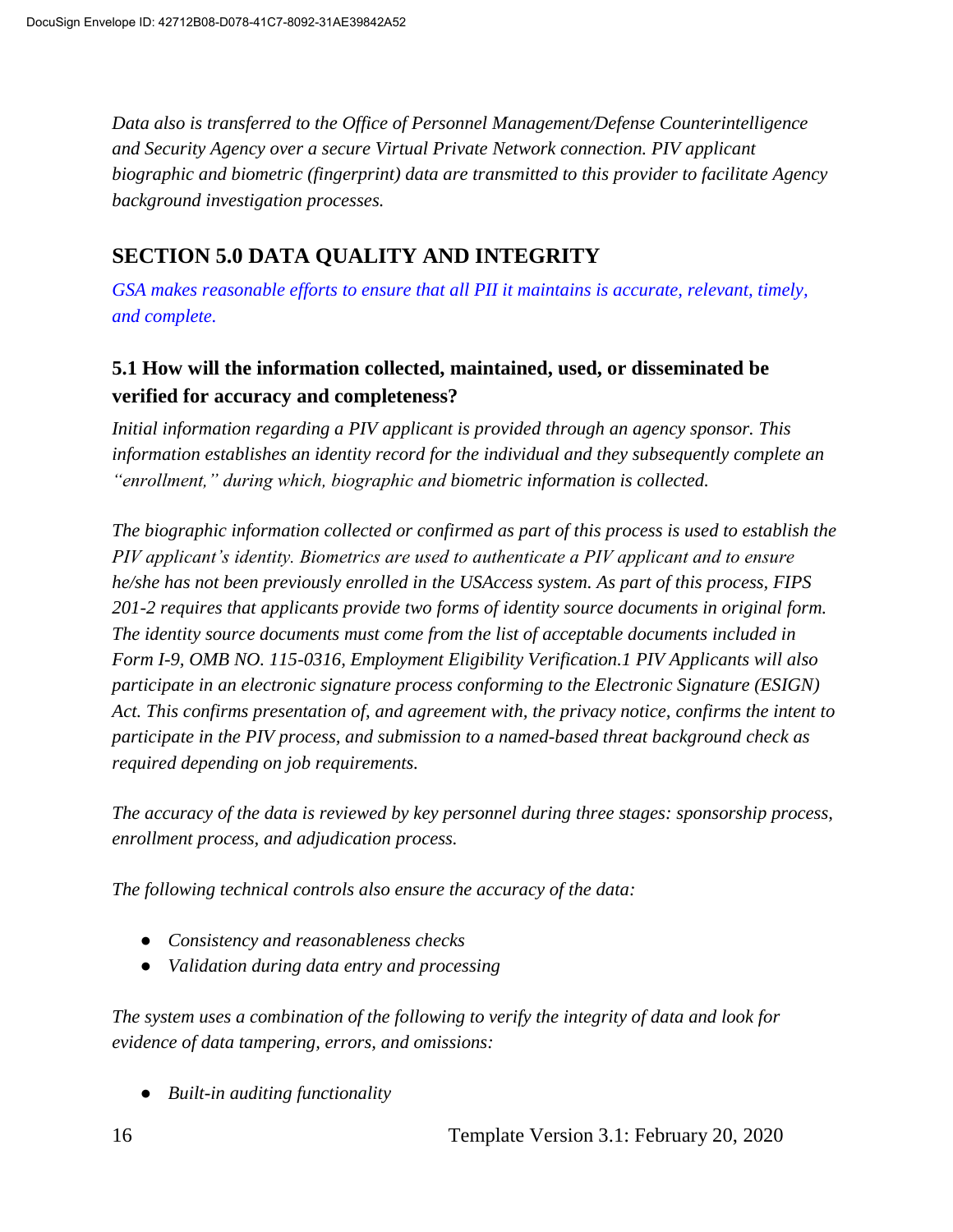- *Data validation occurring before data is committed into the USAccess IDMS*
- *Using required fields to prevent critical data from being omitted.*

### **SECTION 6.0 SECURITY**

*GSA protects PII from loss, unauthorized access or use, destruction, modification, or unintended or inappropriate disclosure.*

#### **6.1 Who or what will have access to the data in the system, application, or project? What is the authorization process to gain access?**

*Access to the data is strictly controlled, and is limited to those with an operational need to access the information. There are three core sets of user population:*

- *Users with administrative responsibilities for system operation and maintenance of the USAccess infrastructure (e.g., System and Database Administrators).*
- *Users with privileged USAccess application access (e.g. System and Agency Security Officers)*
- *USAccess Application Role Holders (i.e. non-privileged users) who are provided access to the USAccess application for carrying out role-specific functions in the PIV issuance and maintenance lifecycle (e.g., Sponsors, Registrars, and Adjudicators)*

*Administrative personnel and privileged users are subject to rigorous background checks before they are allowed access to the system. Access for Application Role Holders is granted and managed by Role Administrators for each customer agency. Access for administrative users is managed by Perspecta, with access being terminated when a user transfers from the USAccess support organization.*

*A "least-privilege" role-based access system is employed that restricts access to data on a "need-to-know" basis; access to the data is limited to those with an operational need to access the information. Additionally, all web-based access to the applications for PIV issuance and maintenance functions require PIV-based Multi-Factor Authentication (MFA).*

#### **6.2 Has GSA completed a System Security Plan (SSP) for the information system(s) or application?**

*USAccess has maintained a System Security Plan (SSP) and a FISMA ATO for over 10 years. The current ATO was issued on March 1, 2019.*

#### **6.3 How will the system or application be secured from a physical, technical, and managerial perspective?**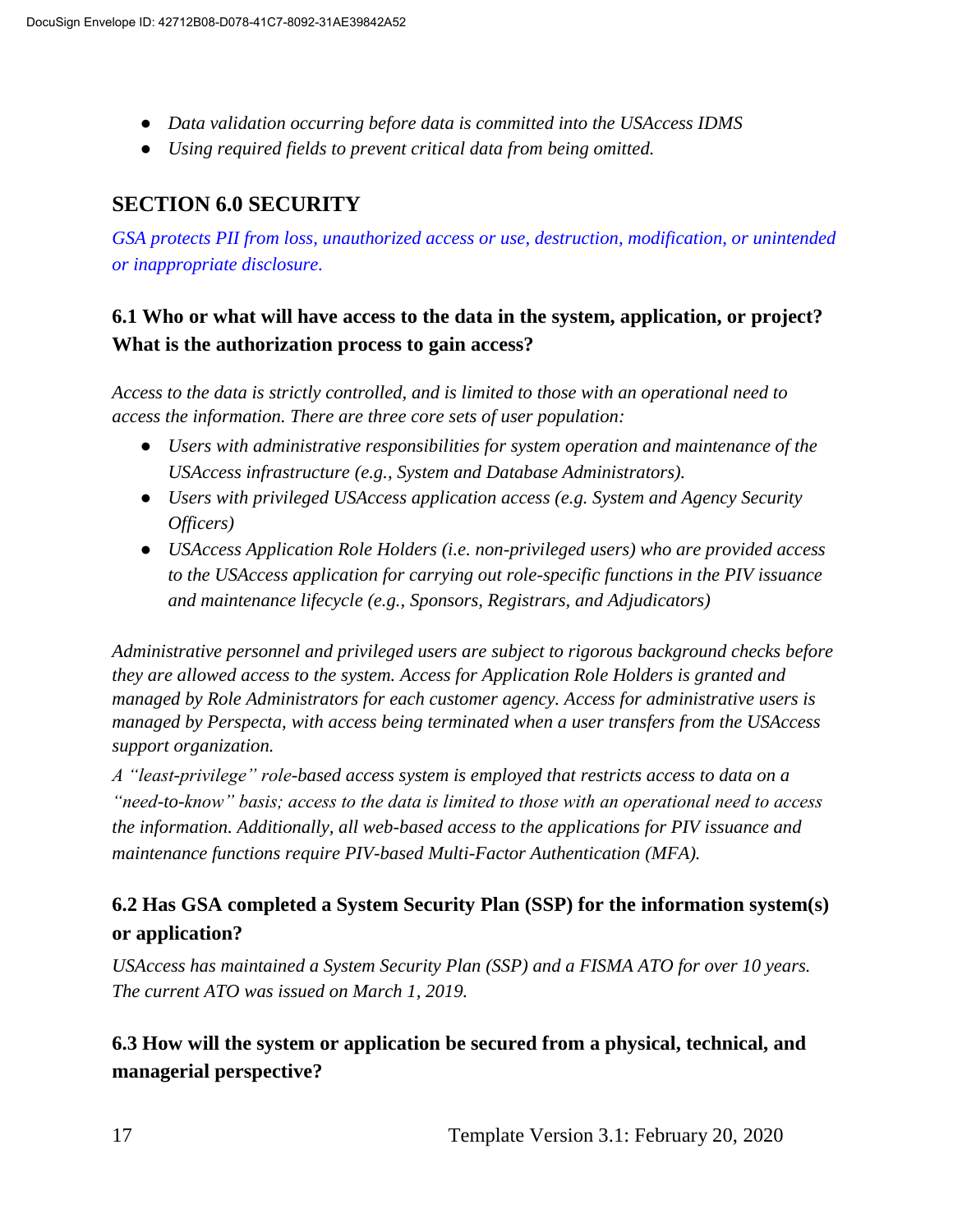*USAccess protects all records from unauthorized access through appropriate administrative, physical, and technical safeguards:*

*System Security: The controls include network security and limited access to system and physical facilities. These risks are addressed by the SSP and Risk Assessment established for this PIV Program. More specific program controls include protecting data through the use of FIPS validated cryptographic algorithms in transit, processing, and at rest.*

*Networks: The IT infrastructure that supports the PIV Program is described in detail in the SSP. All data exchange takes place over encrypted data communication networks that are designed and managed specifically to meet the needs of the PIV Program. Private networks and/or encryption technologies are used during the electronic transfer of information to ensure "eavesdropping" is not allowed and that data is sent only to its intended destination and to an authorized user, by an authorized user.*

*Data Transmission: All biographic and biometric data collected by the enrollment workstation is transmitted to the USAccess IDMS over an encrypted channel. Auditable records are created for the transmission of enrollment records.*

*Data Storage Facilities: Facilities and equipment are secured by limiting physical access to the workspace and system, and by requiring an appropriate verification of identity for logical access to the system.*

#### *Equipment:*

- *User Identification: System Role Holders use PIV cards to authenticate to the system.*
- *User Access Control: System/application users have varying levels of responsibility and are only allowed to access information and features of the system appropriate for their level of job responsibility. These rights are determined by the identification provided when authenticating (i.e., user identification) to the system as described above.*
- *Network Firewall: Equipment and software are deployed to prevent intrusion into sensitive networks and computers.*
- *Encryption: Sensitive data is protected by encryption in transit, at rest, and at the database level.*
- *Audit Trails: System operations and events are recorded in various audit logs*
- *Recoverability: The system is designed to continue to function in the event that a disaster or disruption of service should occur.*
- *Physical Security: Measures are employed to protect enrollment equipment (customer agency responsibility), data center facilities, material, and information systems that are*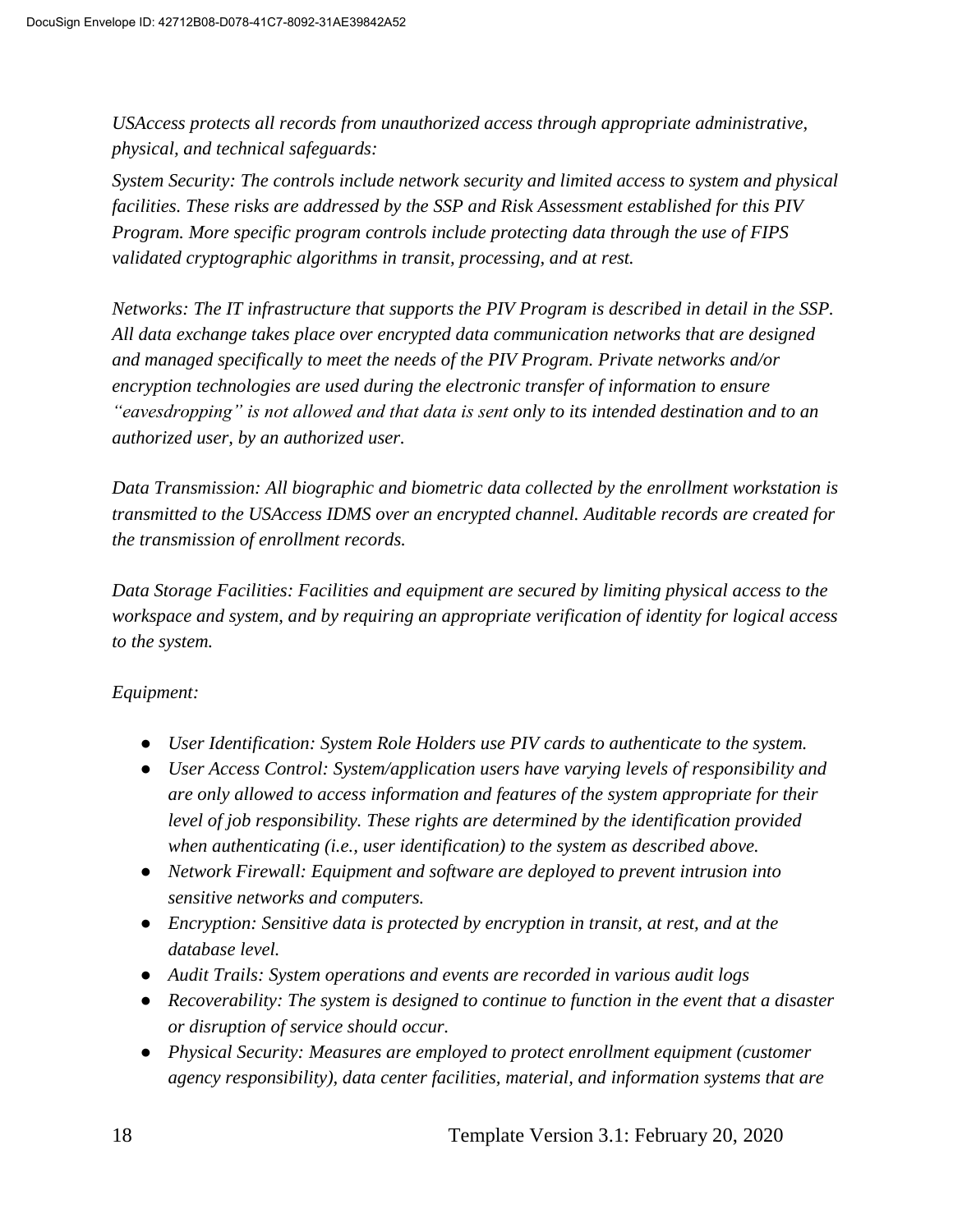*part of the PIV Program. These measures include: locks, ID badges, fire protection, redundant power and climate control to protect system equipment.*

- *A periodic assessment of technical, administrative, and managerial controls to ensure compliance of security controls, data integrity, and accountability, is performed triannually.*
- *Application Role Holders complete training associated with their specific role(s) in the PIV issuance and maintenance processes.*

#### **6.4 Are there mechanisms in place to identify and respond to suspected or confirmed security incidents and breaches of PII? If so, what are they?**

*In accordance with NIST standards and GSA IT Security policies, the USAccess environment, including boundary access points and internal system assets and communication are subject to auditing and monitoring to identify anomalous activity. System reports are available to customer agencies to assist them in identifying risks associated with individual applicants/card holders (e.g. expired credentials that without a record of physical destruction). If a suspected or confirmed incident occurs, USAccess maintains an Incident Response Plan (IRP) in accordance with GSA IT Security policy. Mechanisms and procedures for conducting incident response (including suspected or confirmed breaches of PII) are detailed in the IRP, which is tested on an annual basis. Incidents occurring in customer-operated credentialing centers are subject to their respective agency policies, however, customers are also obligated through Inter-Agency Agreements and the USAccess RPS, to notify the GSA MSO, in the event that an incident occurs involving USAccess. Additionally, agencies that participate in our SIP web service offering are obligated to reporting standards that align with GSA IT Security policies, through the SIP MOA that is signed between the GSA and the customer agency.*

*USAccess has also participated in an Annual Breach Response Exercise with the GSA Privacy Office.*

## **SECTION 7.0 INDIVIDUAL PARTICIPATION**

*GSA provides individuals the ability to access their PII and to correct or amend it if it is inaccurate. If GSA exempts a system or program from access, amendment and other provisions of the Privacy Act, it notifies the public of that exemption.*

## **7.1 What opportunities do individuals have to consent or decline to provide information? Can they opt-in or opt-out? If there are no opportunities to consent, decline, opt in, or opt out, please explain.**

19 Template Version 3.1: February 20, 2020 *As PIV is a common identity standard required in the federal government, individuals may decline to provide information, but in doing, will forego their ability to obtain a PIV credential.*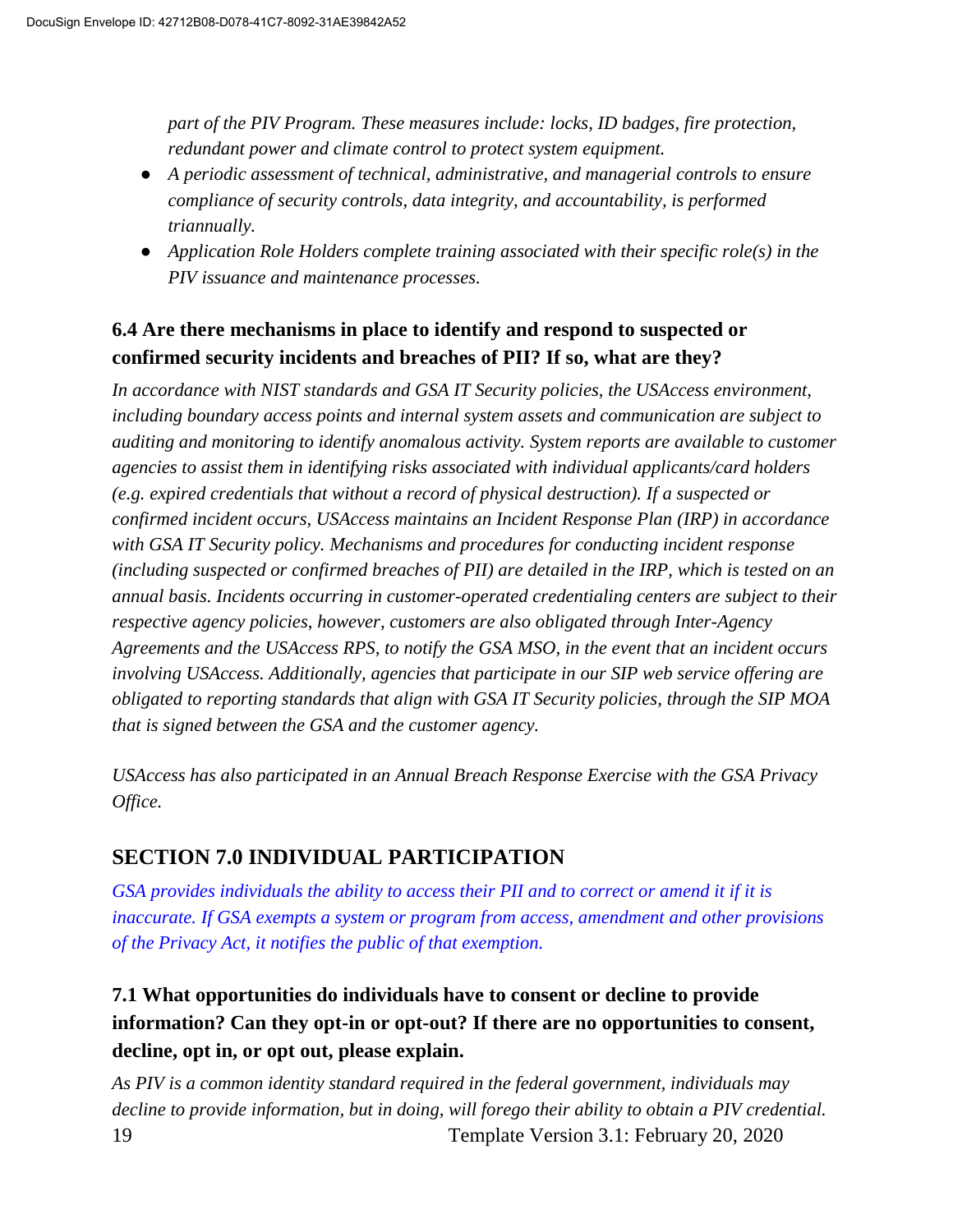*Depending on agency policy and usage scenarios, "opting out" may also result in the inability to be employed by their sponsoring agency.*

#### **7.2 What procedures allow individuals to access their information?**

*Pursuant to the GSA procedures for an individual accessing their information stored in USAccess and in accordance with [GSA's Privacy Act Rules,](https://www.ecfr.gov/cgi-bin/text-idx?SID=6154365ba5a35a9e40ac8912ebff0e88&mc=true&node=pt41.3.105_664&rgn=div5) a PIV applicant/card holder that does not have direct access to their information may coordinate with a Sponsor or other authorized role holder in their respective agency to obtain a report. An individual in an agency other than the GSA can also petition the GSA to obtain this information from a role holder within the GSA MSO.*

#### **7.3 Can individuals amend information about themselves? If so, how?**

*A USAccess card-holder generally does not have the ability to directly access or modify information on themselves. If a card-holder becomes aware of information that is inaccurate or otherwise needs to be amended (a name change, e.g.) they can work through their agency sponsor to have the issue addressed. Certain updates are able to be made on existing PIV cards, while others may require re-print of the card or possibly re-enrollment (to ensure that identity proofing standards are maintained).*

#### **SECTION 8.0 AWARENESS AND TRAINING**

*GSA trains its personnel to handle and protect PII properly.*

#### **8.1 Describe what privacy training is provided to users, either generally or specifically relevant to the system, application, or project.**

*The GSA requires all GSA staff to complete privacy and security training. Similarly, the USAccess vendor, Perspecta, requires all administrative users to complete corporate-sponsored security awareness and privacy training annually.* 

*The USAccess program also requires all system role-holders (including from customer agencies) to complete role-specific training, including measures to properly handle and maintain sensitive information, including PII,, associated with their role. Role-holders are not permitted access to the system until training has been completed. All training is tracked in the system. Periodic "refresher" training is offered, as necessary.*

## **SECTION 9.0 ACCOUNTABILITY AND AUDITING**